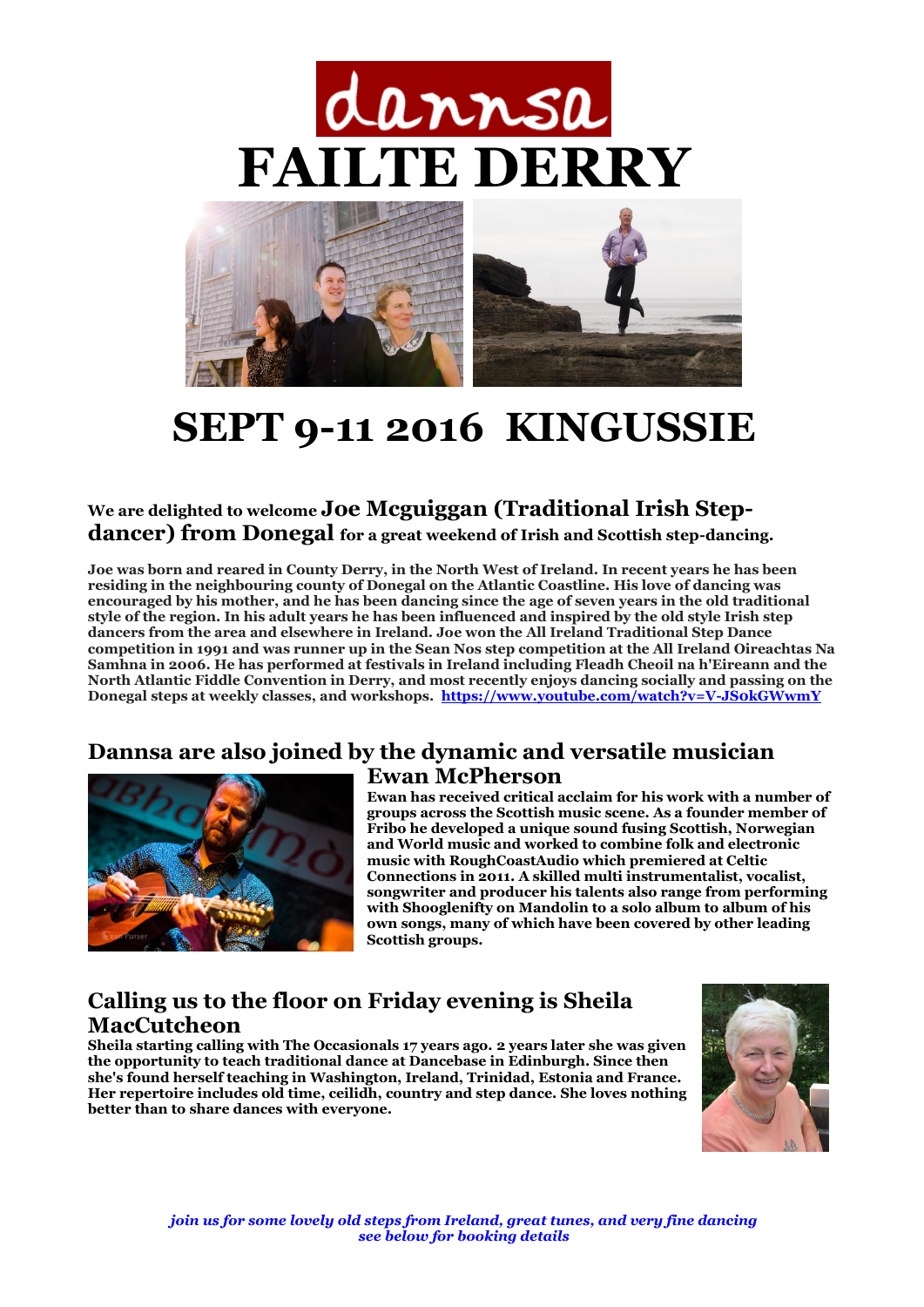

# **SCHEDULE and BOOKING**

**Friday 9th 7-10pm TALLA NAN ROS Registration Welcome wine and nibbles DANCING AND TUNES** 

**Saturday 10th 10- 4.30pm TALLA NAN ROS and Sunday 11th Step-Dance Classes Irish and Scottish with Caroline, Joe and Sandra (Level Int/Adv) music by Fin and Ewan** 

**Saturday 11th 8-11pm STAR HOTEL PERFORMANCES Joe McGuiggan and Dannsa DANCING AND TUNES**

**Full weekend £90 Concession (students, unwaged) £65 Saturday day and eve £45 Day £40**

**cheque payable to Dannsa to 10 Station Cottages Kingussie PH21 IEW or BACS payment send an email request to do so [enquiries@dannsa.com](mailto:enquiries@dannsa.com) More information 07780925663m**

**[www.dannsa.com](http://www.dannsa.com/)**